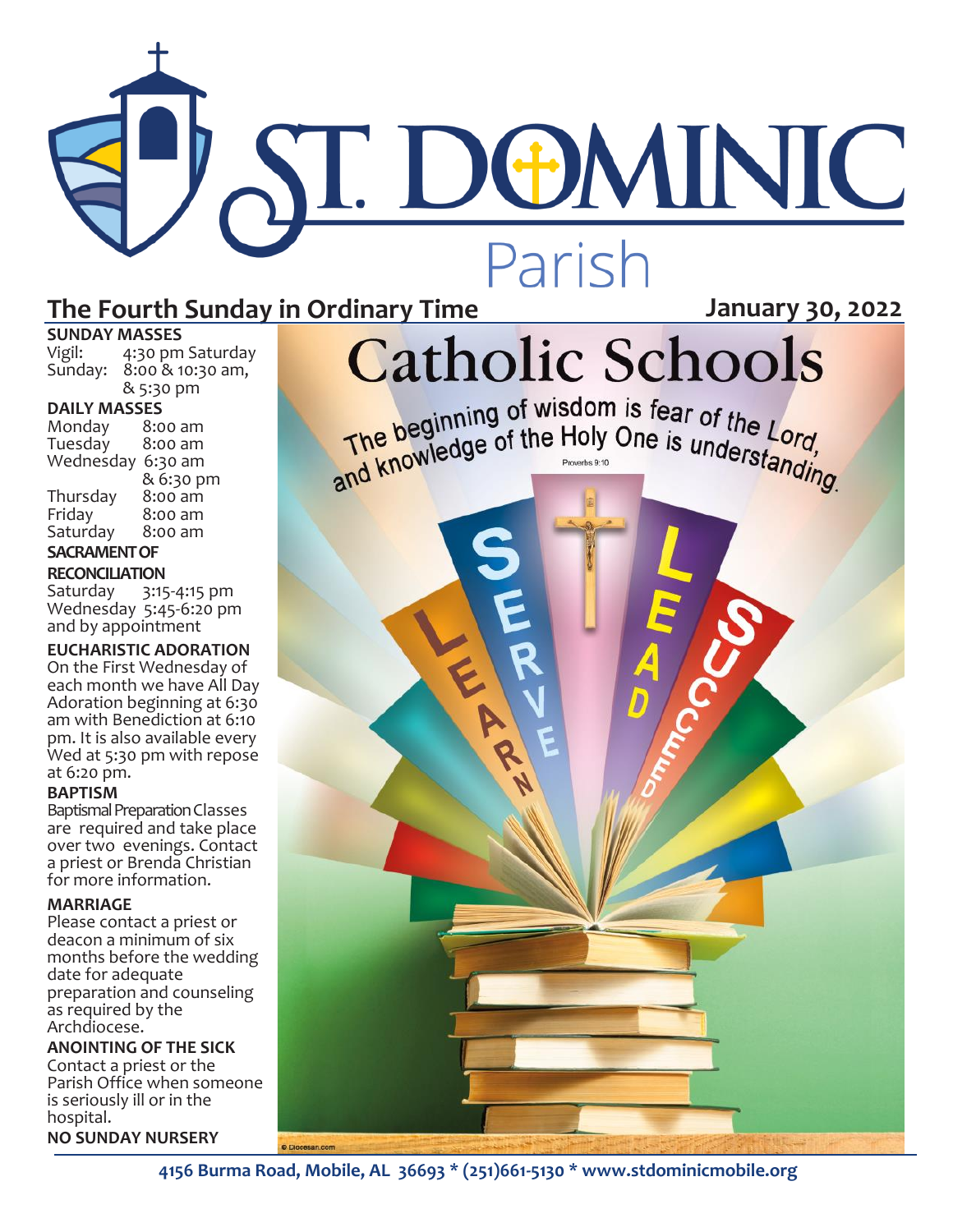### *Pastor, Rev. Patrick R. Driscoll* Email: pdriscoll@stdominicmobile.org

*Deacon Robert E. Kirby, Jr.* Email: rkirby@stdominicmobile.org *Deacon Aldon O. Ward* Email: award@stdominicmobile.org *Deacon Wiley J. Christian III* Email: wchristian@stdominicmobile.org

# **PARISH OFFICE HOURS**

Monday - Friday, 8:00 a.m. - 4:00 p.m.

**ST. DOMINIC CATHOLIC SCHOOL HOURS** 

Monday - Friday, 7:15 a.m. - 3:45 p.m.

The readings for this Sunday, January 30, 2022 can be found online using the following link: https://bible.usccb.org/bible/ readings/013022.cfm

### **Stewardship**

*"Love is patient, love is kind. It is not jealous, it is not pompous…" 1 Corinthians 13:4* Do you get jealous? Do you focus more on the things that other people have than on the gifts that God has given to you? Are you pompous? Do you acquire more possessions to impress others? At times we are all guilty of these things. Pray for more humility. Humility helps us become less "self-centered" and become more "God-centered" for the sake of others.

## **Bishop Barron's Series: The Creed Continues Every Sunday at 9:05 am through February 13 In the Main Hall of the Murphy Center**

Confessions are available on **Wednesdays from 5:30-6:20 pm and Saturdays from 3:15-4:15 pm.** 

You are encouraged to come and obtain forgiveness of your sins in our confessionals or by appointment with one of the priests.

### *Mass Intentions For The Week*

| Saturday, Jan 29 | 4:30 p.m.   | Jenny Noletto (D)        |
|------------------|-------------|--------------------------|
| Sunday, Jan 30   | 8:00 a.m.   | Missa pro populo         |
|                  | 10:30 a.m.  | Virginia Egan (D)        |
|                  | 5:30 p.m.   | Thomas Impastato (D)     |
| Monday, Jan 31   | 8:00 a.m.   | Sr. Johanna Crabtree (D) |
| Tuesday, Feb 1   | 8:00 a.m.   | Mead Jones (L)           |
| Wed, Feb 2       | $6:30$ a.m. | Dorothy Jongebloed (D)   |
|                  | 6:30 p.m.   | Milton Larche (L)        |
| Thursday, Feb 3  | 8:00 a.m.   | <b>Vocations Day</b>     |
| Friday, Feb 4    | 8:00 a.m.   | Kenneth Jones family (L) |
| Saturday, Feb 5  | 8:00 a.m.   | Joan Sweeney (D)         |

## **Please pray for the sick:**

Marguerite Blackard Charlotte Brady Georgette Brocato WM Cazalas Mahala Church Susan Coffey Charisse Gonzalas David Gonzalas Jacque Green Ray Green Charlie Hawkins Gabriel Hawkins Katie Histing Cory Kalifeh Mary Kerr

Bill Klein Cooper Klein Vicky Klein Mary Lindamood Christian Lofton Sam Lyons Eleesha Neese Clarence Pool Sandy Quinnelly Laurie Rel Rose Mary Rehm Phillip Roebling Louis Seiter Ava Smith Joe Verneuille

### **We have updated our sick list for 2022.**

Those who called and emailed have remained on the sick list and we have removed all others. If you would like your name or the name of your loved one(s) added on this list please call the Parish Office at (251) 661-5130 or email mwilson@stdominicmobile.org.

Please remember, if you have a family member in the hospital and would like a clergy member to visit, let the Parish Office know by calling or emailing.

**Today is Catholic Charities Appeal Sunday!** In every parish across the archdiocese, each parishioner is asked to prayerfully consider making a pledge to the 2022 Catholic Charities Appeal. Catholic Charities funds more than 30 ministries that help thousands of people in need in central and south Alabama. The basic Pledge is \$50 a month or \$600 for the year. We ask that everyone complete and return a pledge card and give what you can afford. If you prefer to donate online, you can text "CCA" to 91999 for a link. In the spirit of charity, we ask that you prayerfully consider a pledge to this year's Catholic Charities Appeal. Please, help our parish meet our goal of \$191,000.00 this year and obtain 100% participation.